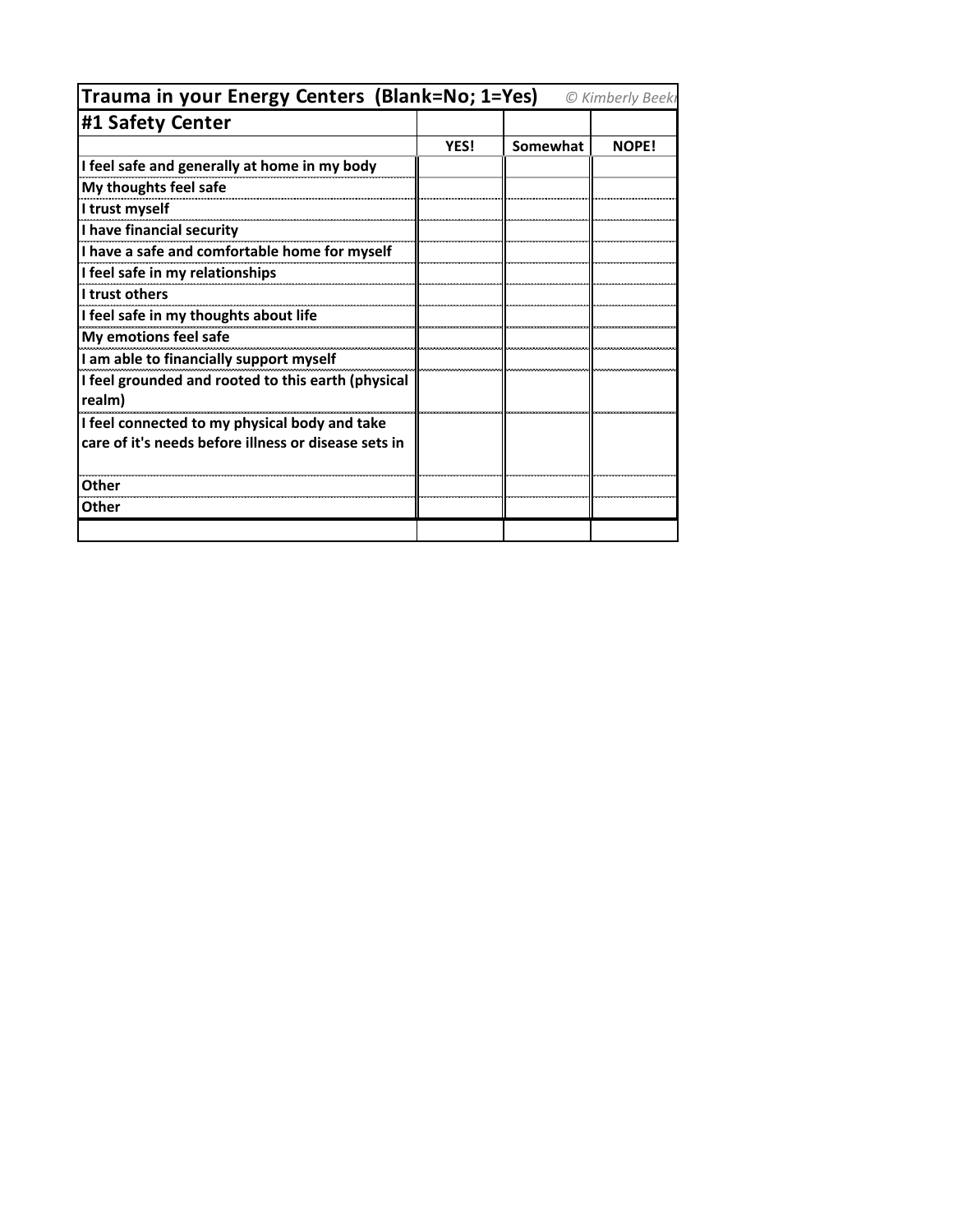| #2 Connection                                                          |      |          |              |
|------------------------------------------------------------------------|------|----------|--------------|
|                                                                        | YES! | Somewhat | <b>NOPE!</b> |
| I feel connected to my family and/or community                         |      |          |              |
| I experience pleasure in my life                                       |      |          |              |
| I have harmony in my relationships                                     |      |          |              |
| I have balance and flow within my emotions; I                          |      |          |              |
| feel them and stay connected to their messages                         |      |          |              |
| I govern my emotions; My emotions don't rule me                        |      |          |              |
| I have plenty of sexual energy                                         |      |          |              |
| I was able to get pregnant and carry baby full<br>term (if applicable) |      |          |              |
| I can maintain harmony in my work relationships                        |      |          |              |
| I have intimacy in my relationships                                    |      |          |              |
| I enjoy food without abusing it                                        |      |          |              |
| I feel plenty of joy (very little shame/guilt)                         |      |          |              |
| My relationships are harmonious (no drama)                             |      |          |              |
| Other                                                                  |      |          |              |
| Other                                                                  |      |          |              |
|                                                                        |      |          |              |
|                                                                        |      |          |              |
| #3 Willpower                                                           |      |          |              |
|                                                                        | YES! | Somewhat | <b>NOPE!</b> |
| I am confident                                                         |      |          |              |
| I have the power to change my circumstances                            |      |          |              |
| I am courageous and take risks toward love, truth,                     |      |          |              |
| and desires                                                            |      |          |              |
| I have a strong sense of self-respect                                  |      |          |              |
| I have peaceful action in my life                                      |      |          |              |
| I accomplish my goals when I set my mind to it                         |      |          |              |
| I am motivated and have good self-discipline                           |      |          |              |
| I take responsibility for my actions (vs blaming,<br>avoiding)         |      |          |              |
| I am fair in my opinions of self/other                                 |      |          |              |
| I express my thoughts while balancing                                  |      |          |              |
| compassion for people's feelings                                       |      |          |              |
| I demonstrate emotional, physical, and energetic                       |      |          |              |
| strength/fortitude in what I say and do                                |      |          |              |
| Other                                                                  |      |          |              |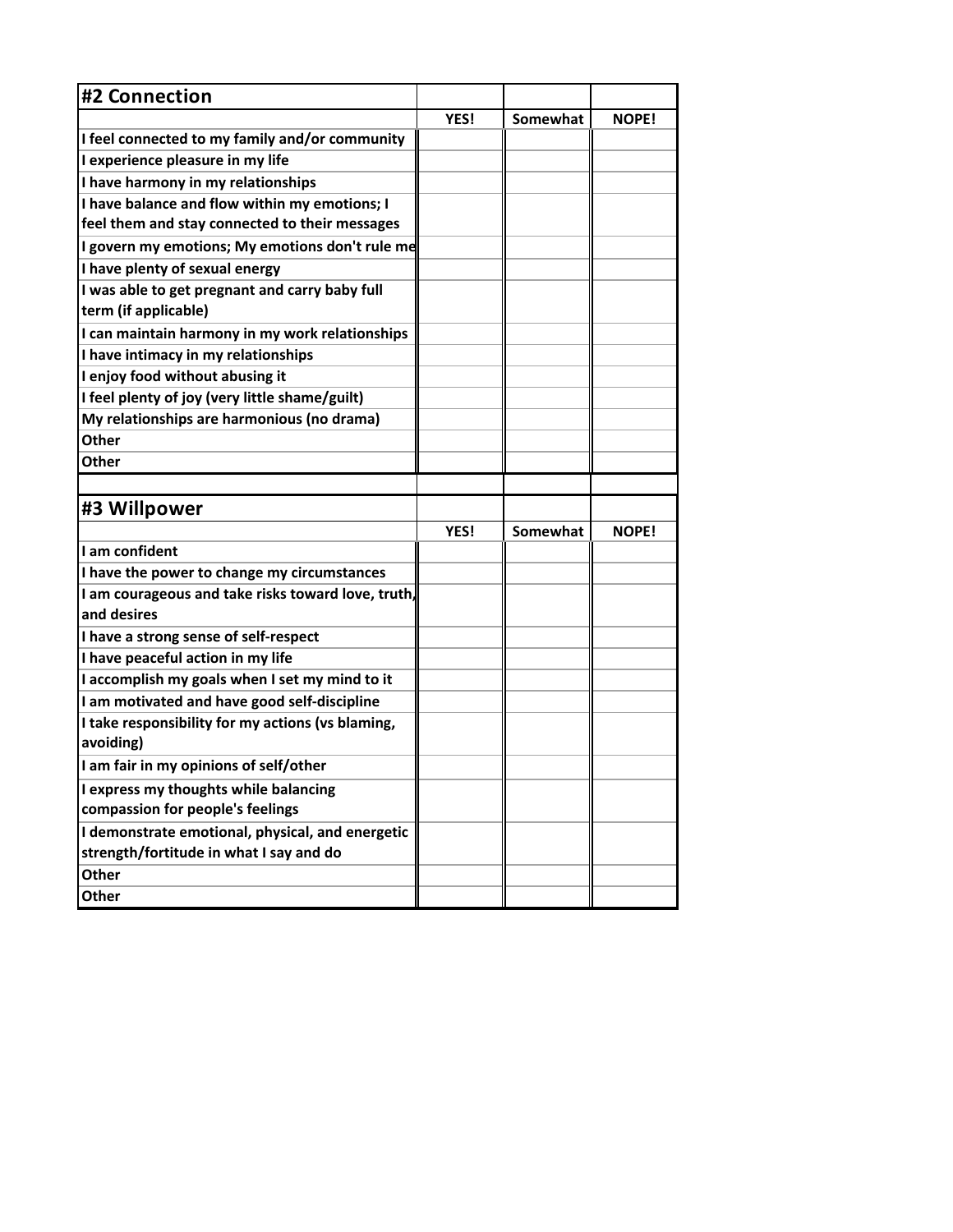| #4 Love                                                                           |      |          |              |
|-----------------------------------------------------------------------------------|------|----------|--------------|
|                                                                                   | YES! | Somewhat | <b>NOPE!</b> |
| I love myself and feel a deep connection with<br>myself                           |      |          |              |
| When I have deep emotions, I am able to be with<br>myself and feel through them   |      |          |              |
| I have deep gratitude for my present<br>circumstances and my past                 |      |          |              |
| I am good at RECEIVING gifts, help and love from<br>others; and I do it regularly |      |          |              |
| I am good at GIVING help and love to others; and<br>do it without strings         |      |          |              |
| I can forgive myself when I don't meet my<br>expectations (current and past)      |      |          |              |
| I can forgive those from my past who have hurt<br>me                              |      |          |              |
| I can forgive people day-to-day; I don't hold<br>grudges                          |      |          |              |
| I live life with an open heart (vs protected and not<br>letting people in)        |      |          |              |
| Other                                                                             |      |          |              |
| Other                                                                             |      |          |              |
|                                                                                   |      |          |              |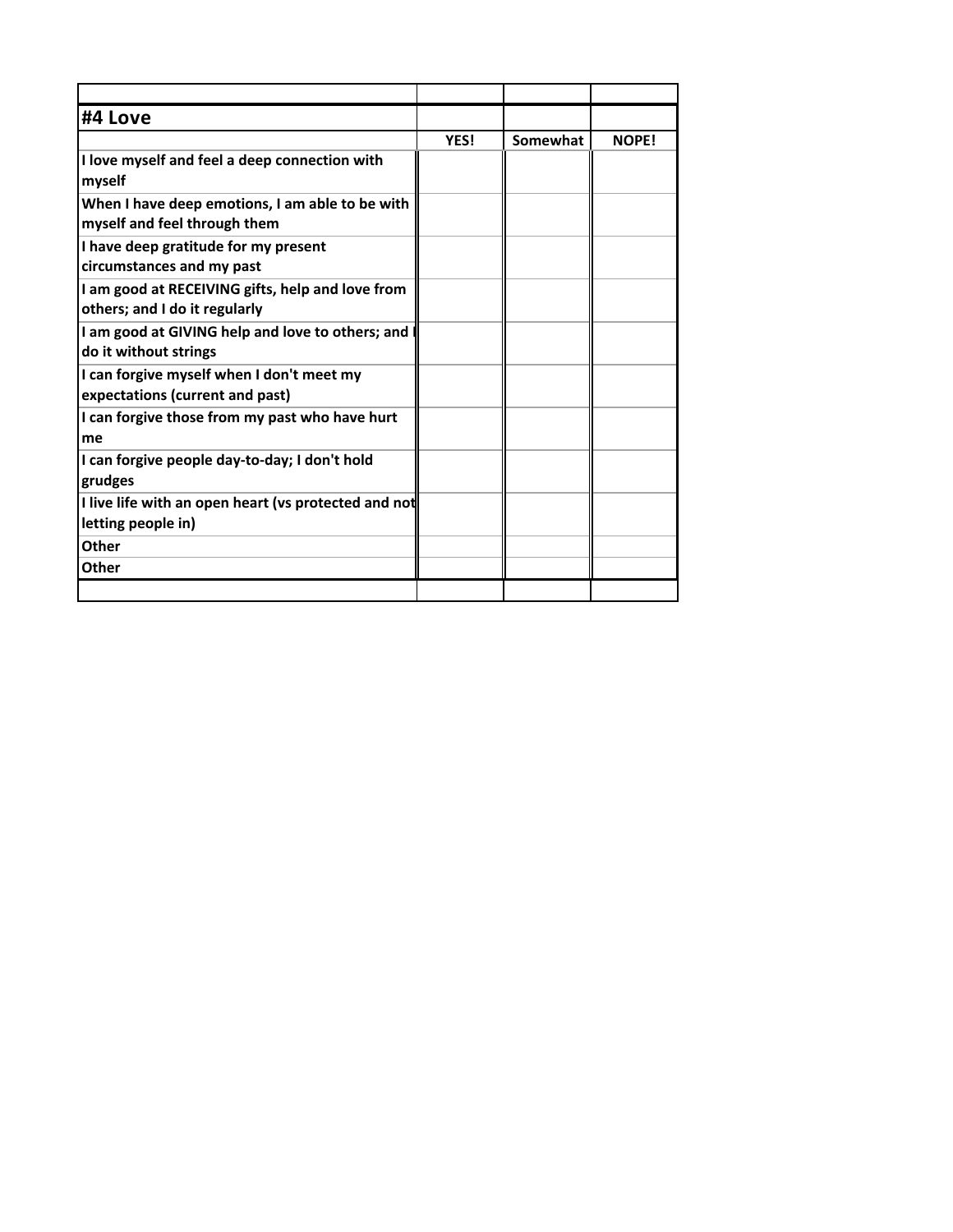| <b>#5 Communication</b>                               |      |          |              |
|-------------------------------------------------------|------|----------|--------------|
|                                                       | YES! | Somewhat | <b>NOPE!</b> |
| I freely express my Truth, without reservation        |      |          |              |
| I have a strong commitment to inner honesty           |      |          |              |
| I am living my Truth in all areas of expression       |      |          |              |
| I am creative and inspired                            |      |          |              |
| I am good at RECEIVING others' truths (listening)     |      |          |              |
| I have good communication skills                      |      |          |              |
| I speak up when I'm not feeling heard                 |      |          |              |
| I can be seen by others without reservation           |      |          |              |
| I have integrity in what I say about others           |      |          |              |
| <b>Other</b>                                          |      |          |              |
| <b>Other</b>                                          |      |          |              |
|                                                       |      |          |              |
|                                                       |      |          |              |
| #6 Intuition                                          |      |          |              |
|                                                       | YES! | Somewhat | <b>NOPE!</b> |
| I am connected to my intuition and inner guidance     |      |          |              |
| I have awareness when I dip into fear vs love         |      |          |              |
| I can always see potential beyond my current          |      |          |              |
| circumstances (vision for future)                     |      |          |              |
| I am able to examine and reflect on my                |      |          |              |
| circumstances, my actions, and how I affect           |      |          |              |
| I have a strong vision for the future and what's      |      |          |              |
| possible                                              |      |          |              |
| I am visually creative                                |      |          |              |
| I see beauty EVERYWHERE                               |      |          |              |
| I can see beyond this physical realm                  |      |          |              |
| I get intuitive hits on others (OR) I see patterns in |      |          |              |
| people's behavior                                     |      |          |              |
| Other                                                 |      |          |              |
| <b>Other</b>                                          |      |          |              |